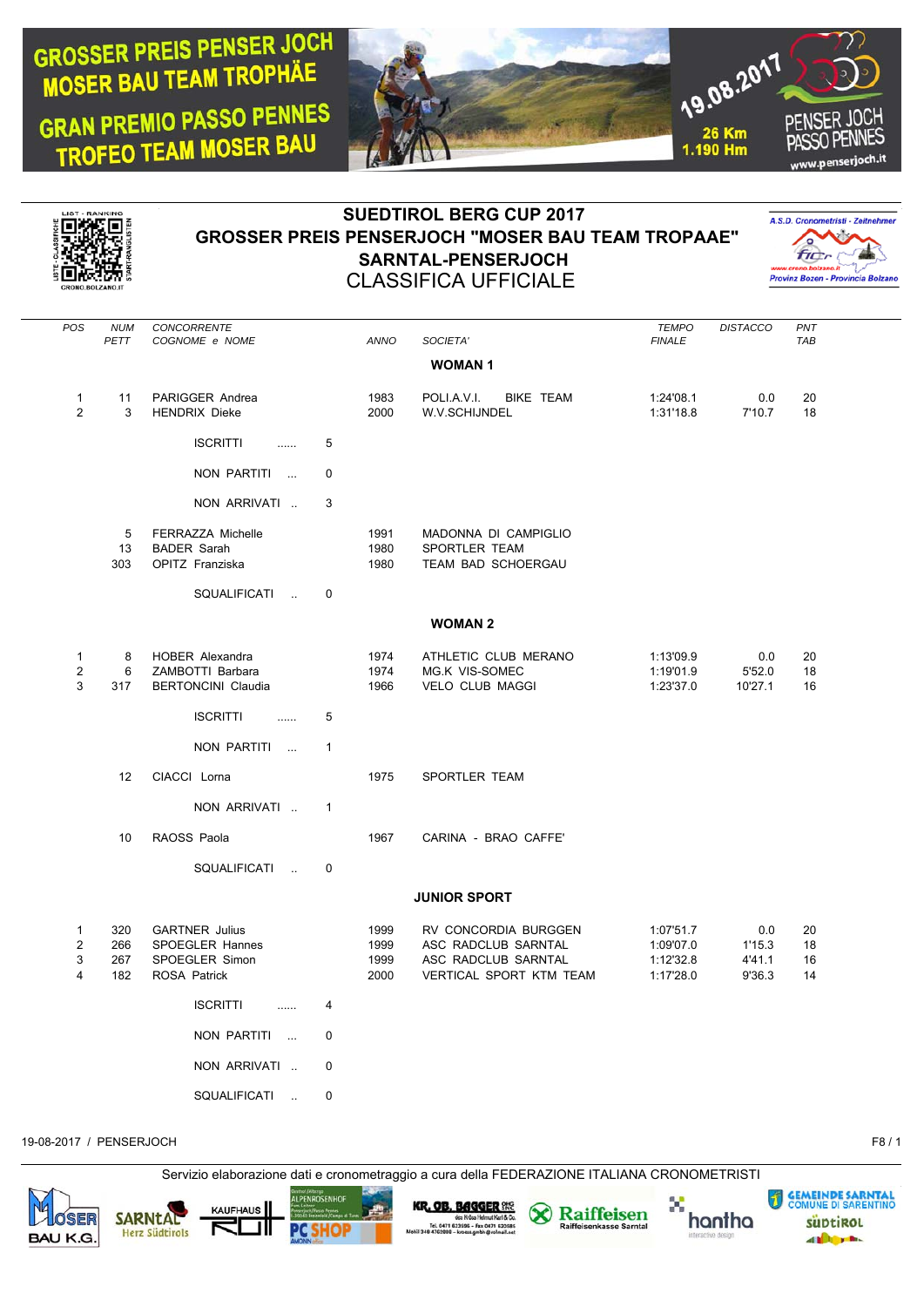| <b>POS</b>              | <b>NUM</b> | CONCORRENTE                         |                |              |                                     | <b>TEMPO</b>           | <b>DISTACCO</b>  | PNT            |      |
|-------------------------|------------|-------------------------------------|----------------|--------------|-------------------------------------|------------------------|------------------|----------------|------|
|                         | PETT       | COGNOME e NOME                      |                | <b>ANNO</b>  | SOCIETA'                            | <b>FINALE</b>          |                  | TAB            |      |
|                         |            |                                     |                |              | <b>ELITE SPORT</b>                  |                        |                  |                |      |
| 1                       | 139        | CALLIARI Filippo                    |                | 1990         | <b>SSDRL BIEMME GARDA SPOR</b>      | 1:07'19.8              | 0.0              | 20             |      |
| $\overline{2}$          | 188        | LUTRICUSO Dario                     |                | 1989         | <b>SKATENATEAM BIKE</b>             | 1:07'30.7              | 10.9             | 18             |      |
| 3                       | 183        | <b>NESCI Davide</b>                 |                | 1988         | <b>BREAN TEAM TRENTO</b>            | 1:13'13.2              | 5'53.4           | 16             |      |
| 4                       | 322        | <b>BARZAN Davide</b>                |                | 1996         | BREAN TEAM TRENTO                   | 1:13'40.9              | 6'21.1           | 14             |      |
|                         |            | <b>ISCRITTI</b><br>                 | 8              |              |                                     |                        |                  |                |      |
|                         |            | NON PARTITI<br>$\sim$ .             | 1              |              |                                     |                        |                  |                |      |
|                         | 198        | OBRIST Michael                      |                | 1988         | CARINA - BRAO CAFFE'                |                        |                  |                |      |
|                         |            | NON ARRIVATI                        | 3              |              |                                     |                        |                  |                |      |
|                         | 212        | <b>MITTERER David</b>               |                | 1990         | ARSV VINSCHGAU                      |                        |                  |                |      |
|                         | 268        | <b>GROSS Armin</b>                  |                | 1989         | ASC RADCLUB SARNTAL                 |                        |                  |                |      |
|                         | 321        | <b>CARLIN Davide</b>                |                | 1991         | BREAN TEAM TRENTO                   |                        |                  |                |      |
|                         |            | SQUALIFICATI<br>$\mathbf{a}$        | 0              |              |                                     |                        |                  |                |      |
|                         |            |                                     |                |              | <b>MASTER 1</b>                     |                        |                  |                |      |
|                         |            |                                     |                |              |                                     |                        |                  |                |      |
| 1                       | 174        | <b>PINTON Cristian</b>              |                | 1984         | ASD TEAM TERENZI                    | 1:05'05.6              | 0.0              | 20             |      |
| 2                       | 276        | <b>GSCHNITZER Thomas</b>            |                | 1984         | POLI.A.V.I.<br><b>BIKE TEAM</b>     | 1:05'23.1              | 17.5             | 18             |      |
| 3                       | 323        | AVANZO Francesco                    |                | 1987         | SSDRL BIEMME GARDA SPOR             | 1:06'31.8              | 1'26.2           | 16             |      |
| 4                       | 211        | <b>TAPPEINER Andreas</b>            |                | 1987         | ARSV VINSCHGAU                      | 1:06'40.3              | 1'34.7           | 14             |      |
| 5                       | 241        | <b>ZEMMER Michael</b>               |                | 1985         | DYNAMIC BIKE TEAM EPPAN             | 1:07'35.3              | 2'29.7           | 12             |      |
| 6                       | 185        | MAGANZINI Paolo                     |                | 1984         | ISOLPI RACING TEAM                  | 1:07'53.8              | 2'48.2           | 10             |      |
| 7                       | 286        | <b>GUFLER Alexander</b>             |                | 1983         | SC MERAN ZORZI KÄLTETEC             | 1:09'13.9              | 4'08.3           | 8              |      |
| 8<br>9                  | 270        | NUSSBAUMER Juergen                  |                | 1987         | ASC RADCLUB SARNTAL                 | 1:10'43.5              | 5'37.9<br>5'52.6 | 6<br>4         |      |
| 10                      | 190<br>209 | RIGATTI Alessandro<br>BAGOZZI Paolo |                | 1984<br>1986 | SKATENATEAM BIKE<br>RV EDELROT LANA | 1:10'58.2<br>1:12'18.5 | 7'12.9           | $\overline{2}$ |      |
| 11                      | 104        | <b>NOCK Lukas</b>                   |                | 1985         | <b>VOELS AM SCHLERN</b>             | 1:19'44.7              | 14'39.1          | $\mathbf{1}$   |      |
| 12                      | 120        | <b>KEMENATER Philipp</b>            |                | 1987         | ASC RADCLUB SARNTAL                 | 1:27'05.6              | 22'00.0          | $\mathbf{1}$   |      |
|                         |            |                                     |                |              |                                     |                        |                  |                |      |
|                         |            | <b>ISCRITTI</b><br>.                | 15             |              |                                     |                        |                  |                |      |
|                         |            | NON PARTITI<br>$\sim$               | $\overline{2}$ |              |                                     |                        |                  |                |      |
|                         | 171        | DEMATTE' Jonathan                   |                | 1985         | A.S.D. FM CYCLING                   |                        |                  |                |      |
|                         | 203        | <b>GASPERINI Andrea</b>             |                | 1985         | CARINA - BRAO CAFFE'                |                        |                  |                |      |
|                         |            | NON ARRIVATI                        | $\mathbf{1}$   |              |                                     |                        |                  |                |      |
|                         |            |                                     |                |              |                                     |                        |                  |                |      |
|                         | 273        | <b>AINHAUSER Walter</b>             |                | 1983         | ASC RADCLUB SARNTAL                 |                        |                  |                |      |
|                         |            | SQUALIFICATI<br>$\sim$              | 0              |              |                                     |                        |                  |                |      |
|                         |            |                                     |                |              | <b>MASTER 2</b>                     |                        |                  |                |      |
| 1                       | 191        | ZAMBONI Andrea                      |                | 1982         | CARINA - BRAO CAFFE'                | 1:06'16.9              | 0.0              | 20             |      |
| $\overline{2}$          | 200        | <b>CARLIN Riccardo</b>              |                | 1979         | CARINA - BRAO CAFFE'                | 1:07'53.0              | 1'36.1           | 18             |      |
| 3                       | 224        | <b>TASCHLER Stefan</b>              |                | 1982         | SSV PICHL/GSIES RAIFFEI             | 1:08'28.0              | 2'11.1           | 16             |      |
| 4                       | 278        | SEPPI Stefano                       |                | 1982         | CAMIN BIKE TEAM A.S.DIL             | 1:08'49.2              | 2'32.3           | 14             |      |
| 5                       | 210        | <b>LUGGIN Norbert</b>               |                | 1978         | KSV FOR FUN CYCLING TEA             | 1:11'48.5              | 5'31.6           | 12             |      |
| 6                       | 222        | DEMANEGA Arno                       |                | 1981         | REWEL-TEXMARKET TEAM                | 1:14'38.5              | 8'21.6           | 10             |      |
| $\overline{7}$          | 184        | <b>BEDESCHI Alberto</b>             |                | 1982         | <b>TEAM LAPIERRE-TRENTINO</b>       | 1:16'37.8              | 10'20.9          | 8              |      |
| 8                       | 213        | <b>WIESLER Egon</b>                 |                | 1981         | ARSV VINSCHGAU                      | 1:17'59.3              | 11'42.4          | 6              |      |
| 9                       | 272        | <b>STUEFER Manuel</b>               |                | 1982         | ASC RADCLUB SARNTAL                 | 1:19'51.9              | 13'35.0          | 4              |      |
|                         |            | <b>ISCRITTI</b><br>.                | 13             |              |                                     |                        |                  |                |      |
|                         |            | NON PARTITI<br>$\sim 100$           | 3              |              |                                     |                        |                  |                |      |
|                         | 133        | BORGOGNO Andrea                     |                | 1979         | <b>TEAM TODESCO</b>                 |                        |                  |                |      |
|                         | 150        | <b>ZENDRI Bruno</b>                 |                | 1979         | ASD TEAM EXECUTIVE                  |                        |                  |                |      |
|                         | 166        | <b>MAGGIONI Richard</b>             |                | 1981         | BICI & SPORT                        |                        |                  |                |      |
|                         |            |                                     |                |              |                                     |                        |                  |                |      |
| 19-08-2017 / PENSERJOCH |            |                                     |                |              |                                     |                        |                  |                | F8/2 |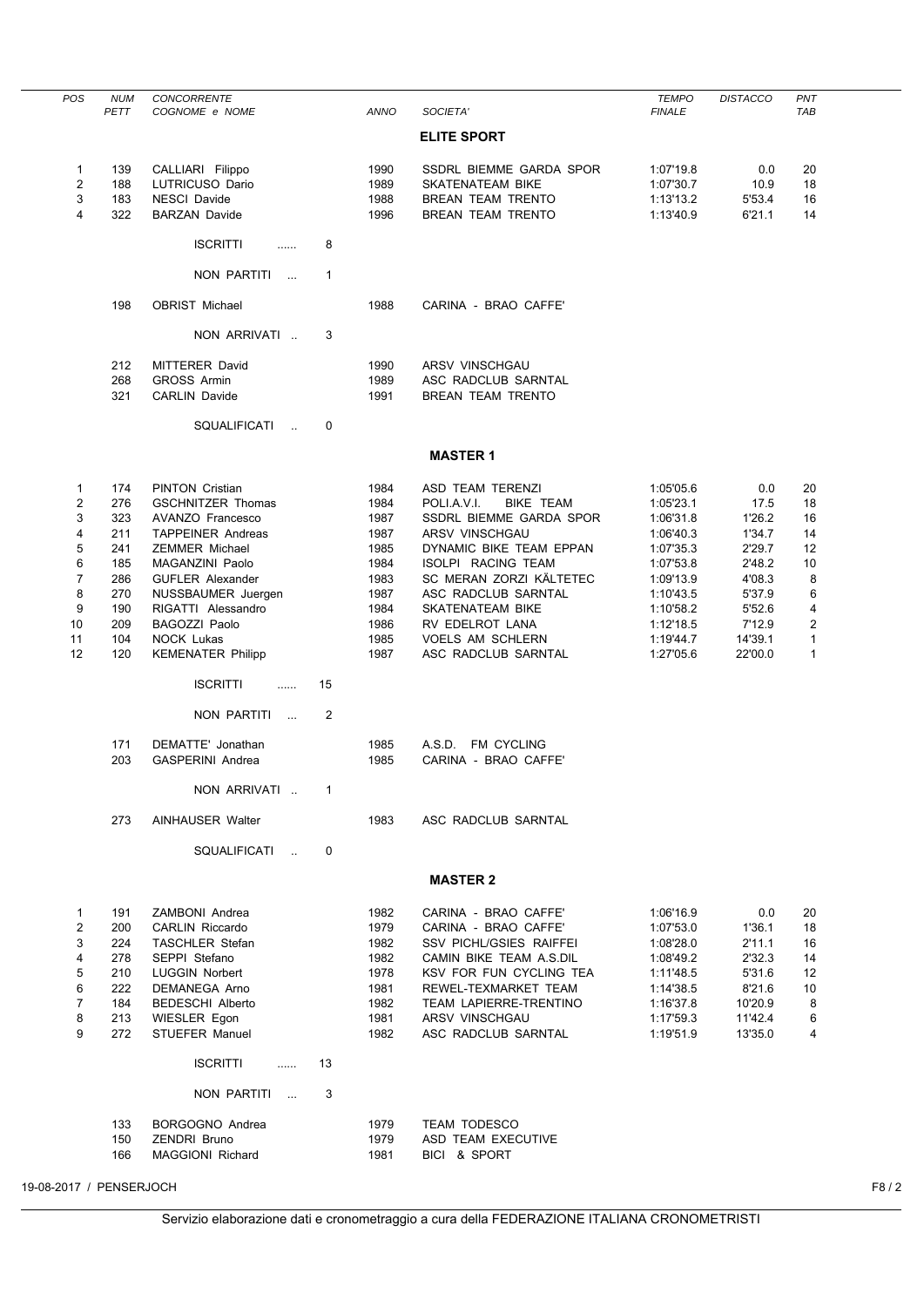| POS            | <b>NUM</b><br>PETT | <b>CONCORRENTE</b><br>COGNOME e NOME          |                   | ANNO         | SOCIETA'                                       | <b>TEMPO</b><br><b>FINALE</b> | <b>DISTACCO</b>  | PNT<br><b>TAB</b> |
|----------------|--------------------|-----------------------------------------------|-------------------|--------------|------------------------------------------------|-------------------------------|------------------|-------------------|
|                |                    |                                               |                   |              |                                                |                               |                  |                   |
|                |                    | NON ARRIVATI                                  | $\mathbf{1}$      |              |                                                |                               |                  |                   |
|                | 118                | OPITZ Tobias                                  |                   | 1981         | <b>TEAM BAD SCHOERGAU</b>                      |                               |                  |                   |
|                |                    |                                               |                   |              |                                                |                               |                  |                   |
|                |                    | SQUALIFICATI<br>$\ddot{\phantom{a}}$          | 0                 |              |                                                |                               |                  |                   |
|                |                    |                                               |                   |              | <b>MASTER 3</b>                                |                               |                  |                   |
|                |                    |                                               |                   |              |                                                |                               |                  |                   |
| $\mathbf{1}$   | 186                | <b>FENAROLI Diego</b>                         |                   | 1973         | ISOLPI RACING TEAM                             | 1:06'34.8                     | 0.0              | 20                |
| 2<br>3         | 197                | <b>UNTERTHURNER Stephan</b>                   |                   | 1976         | CARINA - BRAO CAFFE'<br><b>TSV GAIMERSHEIM</b> | 1:07'55.6                     | 1'20.8<br>1'30.8 | 18<br>16          |
| 4              | 319<br>250         | <b>MEYER Markus</b><br><b>RESCH Christian</b> |                   | 1975<br>1975 | DYNAMIC BIKE TEAM EPPAN                        | 1:08'05.6<br>1:08'34.2        | 1'59.4           | 14                |
| 5              | 161                | ANZELINI Maurizio                             |                   | 1977         | BICI & SPORT                                   | 1:08'49.9                     | 2'15.1           | 12                |
| 6              | 289                | PICCINA Simone                                |                   | 1975         | SPORTLER TEAM                                  | 1:09'45.1                     | 3'10.3           | 10                |
| 7              | 126                | <b>WIENICKE Roman</b>                         |                   | 1975         | ARBOE BIKE POINT INNSBR                        | 1:11'04.8                     | 4'30.0           | 8                 |
| 8              | 283                | AGNINI Giovanni<br>Vito                       |                   | 1977         | ASD TEAM ARES BZ                               | 1:16'36.3                     | 10'01.5          | 6                 |
| 9              | 205                | NETTIS Gianluca                               |                   | 1974         | G.S. ZANOLINI BIKE PROF                        | 1:53'28.5                     | 46'53.7          | 4                 |
|                |                    |                                               |                   |              |                                                |                               |                  |                   |
|                |                    | <b>ISCRITTI</b><br>.                          | $12 \overline{ }$ |              |                                                |                               |                  |                   |
|                |                    | NON PARTITI<br>$\sim$                         | 2                 |              |                                                |                               |                  |                   |
|                |                    |                                               |                   |              |                                                |                               |                  |                   |
|                | 234                | <b>FRUET Klaus</b>                            |                   | 1974         | BIKE CLUB NEUMARKT                             |                               |                  |                   |
|                | 282                | <b>GROSSI Manuel</b>                          |                   | 1975         | ASV RODES GHERDEINA                            |                               |                  |                   |
|                |                    | NON ARRIVATI                                  | $\mathbf{1}$      |              |                                                |                               |                  |                   |
|                |                    |                                               |                   |              |                                                |                               |                  |                   |
|                | 237                | PICHLER Andreas                               |                   | 1973         | DYNAMIC BIKE TEAM EPPAN                        |                               |                  |                   |
|                |                    | SQUALIFICATI<br>$\sim$                        | 0                 |              |                                                |                               |                  |                   |
|                |                    |                                               |                   |              |                                                |                               |                  |                   |
|                |                    |                                               |                   |              | <b>MASTER 4</b>                                |                               |                  |                   |
| 1              | 287                | RIZZI Eduard                                  |                   | 1971         | <b>SPORTLER TEAM</b>                           | 1:06'55.3                     | 0.0              | 20                |
| 2              | 279                | <b>STUFFER Herbert</b>                        |                   | 1968         | ASV RODES GHERDEINA                            | 1:09'08.5                     | 2'13.2           | 18                |
| 3              | 246                | <b>GOETSCH Markus</b>                         |                   | 1972         | DYNAMIC BIKE TEAM EPPAN                        | 1:09'15.5                     | 2'20.2           | 16                |
| 4              | 105                | HAINZ Joachim                                 |                   | 1970         | RSV HACHINGER TAL                              | 1:10'49.0                     | 3'53.7           | 14                |
| 5              | 290                | PELLEGRINI Luca                               |                   | 1969         | G.S. ALTO ADIGE - SV SU                        | 1:11'30.4                     | 4'35.1           | 12                |
| 6              | 252                | <b>MARASCA Oskar</b>                          |                   | 1970         | DYNAMIC BIKE TEAM EPPAN                        | 1:11'52.7                     | 4'57.4           | 10                |
| $\overline{7}$ | 274                | <b>PLATTNER Guenther</b>                      |                   | 1971         | POLI.A.V.I.<br><b>BIKE TEAM</b>                | 1:11'55.3                     | 5'00.0           | 8                 |
| 8              | 302                | <b>SACCOMAN Roberto</b>                       |                   | 1970         | ASD BRAO CAFFE' UNTHER                         | 1:12'06.1                     | 5'10.8           | 6                 |
| 9              | 146                | <b>EGGER Norbert</b>                          |                   | 1969         | ASV JENESIEN SOLTNFLITZ                        | 1:17'27.6                     | 10'32.3          | 4                 |
| 10             | 208                | <b>GRABER Guenther</b>                        |                   | 1971         | RV EDELROT LANA                                | 1:18'13.8                     | 11'18.5          | 2                 |
| 11             | 131                | <b>WEISS Thomas</b>                           |                   | 1972         | CANNONDALE GOBBI FSA                           | 1:19'00.5                     | 12'05.2          | 1                 |
| 12             | 163                | MARZINOTTO Michele                            |                   | 1970         | BICI & SPORT                                   | 1:20'11.0                     | 13'15.7          | 1                 |
| 13             | 310                | <b>BERNHARD Hubert</b>                        |                   | 1970         | RTC INNTAL                                     | 1:22'11.3                     | 15'16.0          | 1                 |
| 14             | 316                | <b>KARL Roland Peter</b>                      |                   | 1968         | RSV SEEROSE FRIEDRICHSH                        | 1:26'53.6                     | 19'58.3          | 1                 |
|                |                    | <b>ISCRITTI</b><br>$\cdots$                   | 21                |              |                                                |                               |                  |                   |
|                |                    |                                               |                   |              |                                                |                               |                  |                   |
|                |                    | NON PARTITI<br>$\sim$                         | 4                 |              |                                                |                               |                  |                   |
|                | 121                | <b>THURNER Peter</b>                          |                   | 1970         |                                                |                               |                  |                   |
|                | 144                | <b>THURNER Roland</b>                         |                   | 1968         | ASV JENESIEN SOLTNFLITZ                        |                               |                  |                   |
|                | 275                | UNTERPERTINGER Filipp                         |                   | 1972         | POLI.A.V.I.<br><b>BIKE TEAM</b>                |                               |                  |                   |
|                | 281                | PERATHONER Guenther                           |                   | 1972         | ASV RODES GHERDEINA                            |                               |                  |                   |
|                |                    | NON ARRIVATI                                  | 3                 |              |                                                |                               |                  |                   |
|                |                    |                                               |                   |              |                                                |                               |                  |                   |
|                | 207                | ZOESCHG Gerhard                               |                   | 1969         | RV EDELROT LANA                                |                               |                  |                   |
|                | 217                | <b>BERNARD Manfred</b>                        |                   | 1970         | REWEL-TEXMARKET TEAM                           |                               |                  |                   |
|                | 285                | PERINI Paolo                                  |                   | 1969         | <b>SC ALTAIR ASD</b>                           |                               |                  |                   |
|                |                    | SQUALIFICATI<br>$\sim$                        | 0                 |              |                                                |                               |                  |                   |
|                |                    |                                               |                   |              |                                                |                               |                  |                   |

19-08-2017 / PENSERJOCH F8 / 3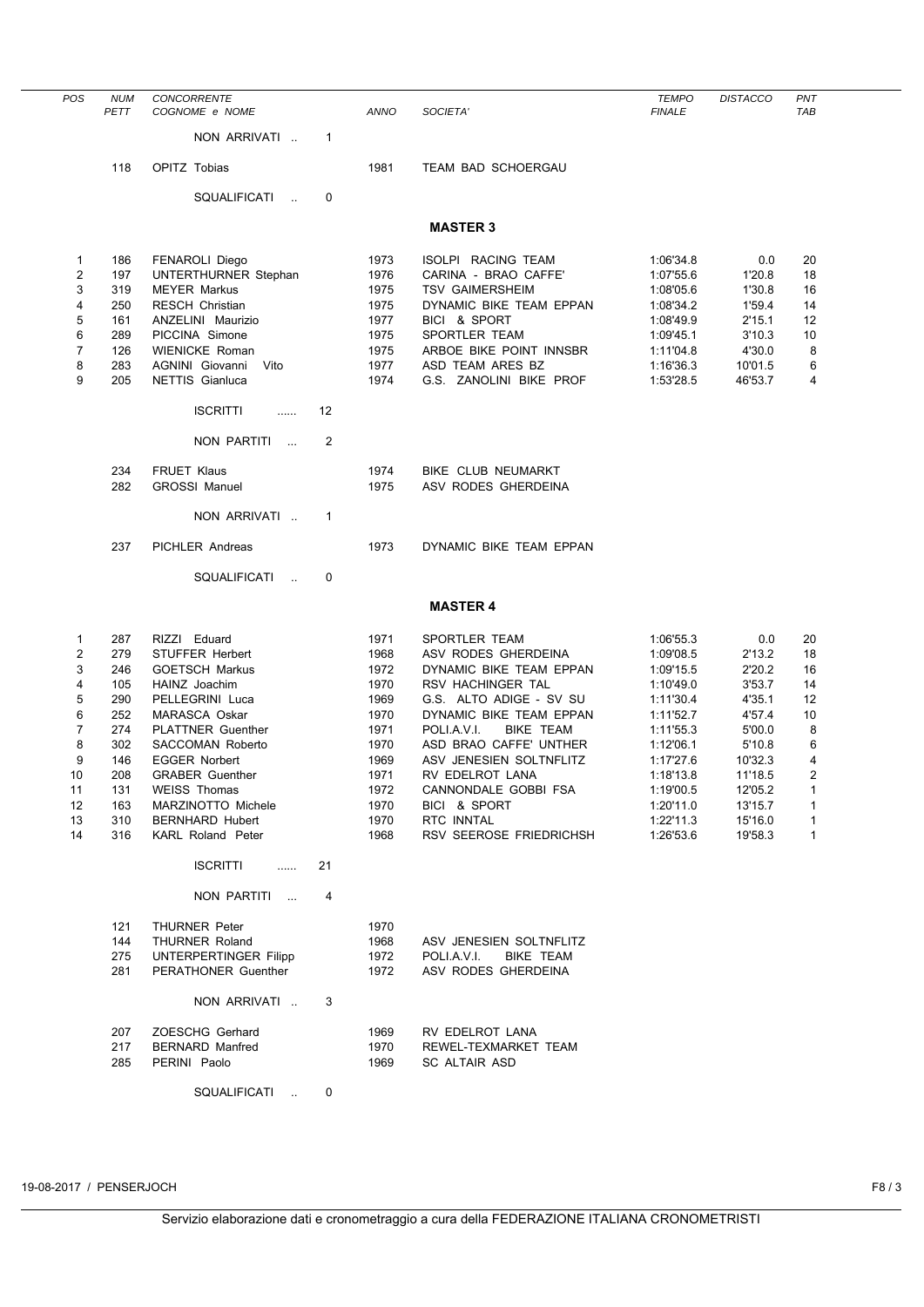| <b>POS</b>              | <b>NUM</b> | CONCORRENTE                               |                |             |                         | <b>TEMPO</b>  | <b>DISTACCO</b> | PNT      |      |
|-------------------------|------------|-------------------------------------------|----------------|-------------|-------------------------|---------------|-----------------|----------|------|
|                         | PETT       | COGNOME e NOME                            |                | <b>ANNO</b> | SOCIETA'                | <b>FINALE</b> |                 | TAB      |      |
|                         |            |                                           |                |             | <b>MASTER 5</b>         |               |                 |          |      |
|                         |            |                                           |                |             |                         |               |                 |          |      |
| $\mathbf{1}$            | 192        | LINARDI Tarcisio<br><b>KOFLER Andreas</b> |                | 1964        | CARINA - BRAO CAFFE'    | 1:08'13.6     | 0.0             | 20<br>18 |      |
| 2                       | 249        |                                           |                | 1966        | DYNAMIC BIKE TEAM EPPAN | 1:08'17.0     | 3.4             |          |      |
| 3                       | 140        | <b>BAZZANELLA Mario</b>                   |                | 1966        | ATHLETIC CLUB MERANO    | 1:09'02.9     | 49.3            | 16       |      |
| 4                       | 122        | <b>HALLER Bernhard</b>                    |                | 1967        | ARBOE BIKE POINT INNSBR | 1:10'11.2     | 1'57.6          | 14       |      |
| 5                       | 128        | ZOZIN Roland                              |                | 1966        | DYNAMIC BIKE TEAM EPPAN | 1:14'14.7     | 6'01.1          | 12       |      |
| 6                       | 258        | THURNER Erich Karl                        |                | 1964        | ASC RADCLUB SARNTAL     | 1:14'36.0     | 6'22.4          | 10       |      |
| 7                       | 245        | SMANIOTTO Luca                            |                | 1964        | DYNAMIC BIKE TEAM EPPAN | 1:18'11.2     | 9'57.6          | 8        |      |
| 8                       | 284        | <b>MOSER Giuseppe</b>                     |                | 1967        | SC ALTAIR ASD           | 1:26'01.8     | 17'48.2         | 6        |      |
| 9                       | 116        | <b>HENDRIKS Patrick</b>                   |                | 1967        | RTC DE PEDALEUR         | 1:32'50.0     | 24'36.4         | 4        |      |
| 10                      | 312        | SCHIAFFINO Carlo                          |                | 1966        |                         | 3:09'59.9     | 2:01'46.3       | 2        |      |
|                         |            | <b>ISCRITTI</b><br>.                      | 17             |             |                         |               |                 |          |      |
|                         |            | NON PARTITI<br>$\sim$                     | 6              |             |                         |               |                 |          |      |
|                         | 100        | <b>ZIMMERMANN Richard</b>                 |                | 1964        | RSG OSTALLGAEU          |               |                 |          |      |
|                         | 141        | <b>PLATTNER Andreas</b>                   |                | 1966        | ASV JENESIEN SOLTNFLITZ |               |                 |          |      |
|                         | 178        | <b>CARESIA Patrizio</b>                   |                | 1964        | US LITEGOSA ASD         |               |                 |          |      |
|                         | 179        | GIUNCHI Luca                              |                | 1967        | US LITEGOSA ASD         |               |                 |          |      |
|                         | 218        | <b>WIEDENHOFER Ulrich</b>                 |                | 1966        | REWEL-TEXMARKET TEAM    |               |                 |          |      |
|                         | 288        | PILO Stefano                              |                | 1965        | SPORTLER TEAM           |               |                 |          |      |
|                         |            |                                           |                |             |                         |               |                 |          |      |
|                         |            | NON ARRIVATI                              | -1             |             |                         |               |                 |          |      |
|                         | 201        | <b>BEATRICI Luigi</b>                     |                | 1967        | CARINA - BRAO CAFFE'    |               |                 |          |      |
|                         |            | SQUALIFICATI<br>$\sim$                    | 0              |             |                         |               |                 |          |      |
|                         |            |                                           |                |             | <b>MASTER 6</b>         |               |                 |          |      |
| 1                       | 152        | <b>WEBBER Gabriele</b>                    |                | 1960        | C.C. ROTALIANO          | 1:09'10.1     | 0.0             | 20       |      |
| 2                       | 108        | <b>HERMLE Arthur</b>                      |                | 1961        | <b>RV SPAICHINGEN</b>   | 1:09'27.5     | 17.4            | 18       |      |
| 3                       | 251        | <b>BERNARD Nikolaus</b>                   |                | 1958        | DYNAMIC BIKE TEAM EPPAN | 1:12'17.8     | 3'07.7          | 16       |      |
| 4                       | 117        | <b>MOLL Markus</b>                        |                | 1961        | RC BIKE POINT INNSBRUCK | 1:19'05.4     | 9'55.3          | 14       |      |
| 5                       | 149        | <b>HUBER Peter</b>                        |                | 1959        | ASV JENESIEN SOLTNFLITZ | 1:27'30.4     | 18'20.3         | 12       |      |
| 6                       | 261        | <b>GROSS Manfred</b>                      |                | 1962        | ASC RADCLUB SARNTAL     | 1:27'56.4     | 18'46.3         | 10       |      |
| 7                       | 271        | <b>INNEREBNER Alfons</b>                  |                | 1962        | ASC RADCLUB SARNTAL     | 1:28'28.6     | 19'18.5         | 8        |      |
| 8                       | 130        | ZOEGGELER Martin                          |                | 1960        | ASV JENESIEN SOLTNFLITZ | 1:30'19.9     | 21'09.8         | 6        |      |
| 9                       | 324        | <b>MOSER Richard</b>                      |                | 1959        | ASC RADCLUB SARNTAL     | 1:30'52.5     | 21'42.4         | 4        |      |
|                         |            | <b>ISCRITTI</b><br>                       | 15             |             |                         |               |                 |          |      |
|                         |            | NON PARTITI                               | 6              |             |                         |               |                 |          |      |
|                         |            |                                           |                |             |                         |               |                 |          |      |
|                         | 119        | <b>STEINER Franz</b>                      |                | 1958        | RAD UNION ST.JOHANN     |               |                 |          |      |
|                         | 159        | LUCIANER Stefano                          |                | 1958        | ASD ABICI DAUNEX        |               |                 |          |      |
|                         | 193        | DELLAGIACOMA Piergiorgio                  |                | 1959        | CARINA - BRAO CAFFE'    |               |                 |          |      |
|                         | 214        | <b>PICHLER Werner</b>                     |                | 1960        | REWEL-TEXMARKET TEAM    |               |                 |          |      |
|                         | 220        | LAGEDER Theodor                           |                | 1960        | REWEL-TEXMARKET TEAM    |               |                 |          |      |
|                         | 280        | <b>INSAM Ludwig</b>                       |                | 1962        | ASV RODES GHERDEINA     |               |                 |          |      |
|                         |            | NON ARRIVATI                              | 0              |             |                         |               |                 |          |      |
|                         |            | SQUALIFICATI<br>$\sim$                    | $\mathbf 0$    |             |                         |               |                 |          |      |
|                         |            |                                           |                |             |                         |               |                 |          |      |
|                         |            |                                           |                |             | <b>MASTER 7</b>         |               |                 |          |      |
| $\mathbf{1}$            | 202        | VIGL Alois                                |                | 1953        | CARINA - BRAO CAFFE'    | 1:08'18.6     | $0.0\,$         | 20       |      |
| 2                       | 318        | ZORZI Renzo                               |                | 1953        | CARINA - BRAO CAFFE'    | 1:20'05.2     | 11'46.6         | 18       |      |
| 3                       | 223        | <b>SCHIEVENIN Fulvio</b>                  |                | 1956        | REWEL-TEXMARKET TEAM    | 1:23'34.8     | 15'16.2         | 16       |      |
|                         |            |                                           |                |             |                         |               |                 |          |      |
|                         |            | <b>ISCRITTI</b><br>.                      | 5              |             |                         |               |                 |          |      |
|                         |            |                                           |                |             |                         |               |                 |          |      |
|                         |            | NON PARTITI<br>$\sim 100$                 | $\overline{2}$ |             |                         |               |                 |          |      |
|                         | 132        | <b>MAYREGGER Guenther</b>                 |                | 1956        | ARBOE RTC INNTAL        |               |                 |          |      |
|                         | 244        | PALMA Richard                             |                | 1955        | DYNAMIC BIKE TEAM EPPAN |               |                 |          |      |
| 19-08-2017 / PENSERJOCH |            |                                           |                |             |                         |               |                 |          | F8/4 |